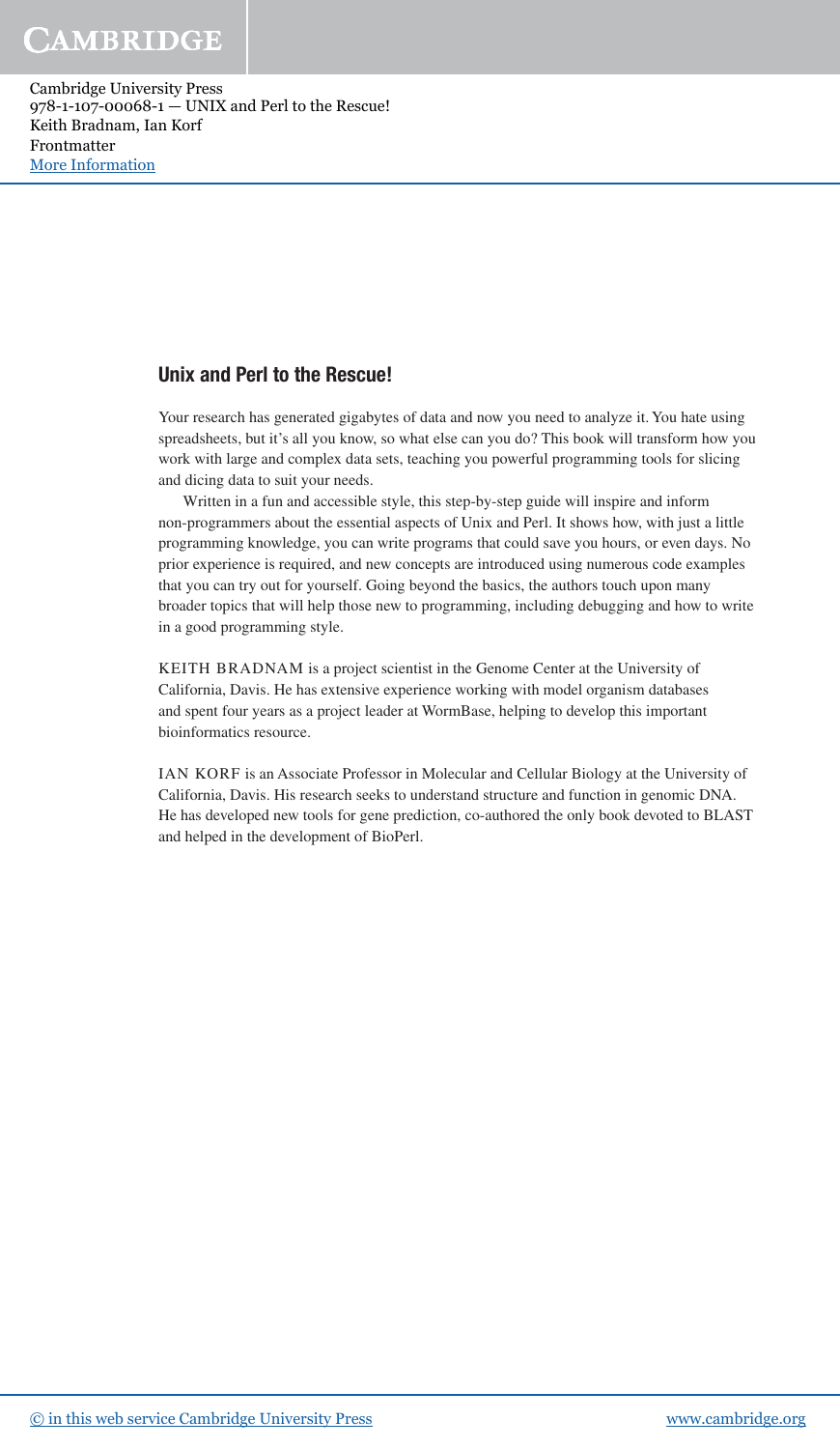Cambridge University Press 978-1-107-00068-1 — UNIX and Perl to the Rescue! Keith Bradnam, Ian Korf Frontmatter [More Information](www.cambridge.org/9781107000681)

# Unix and Perl to the Rescue!

A field guide for the life sciences (and other data-rich pursuits)

### KEITH BRADNAM

University of California, Davis

IAN KORF University of California, Davis

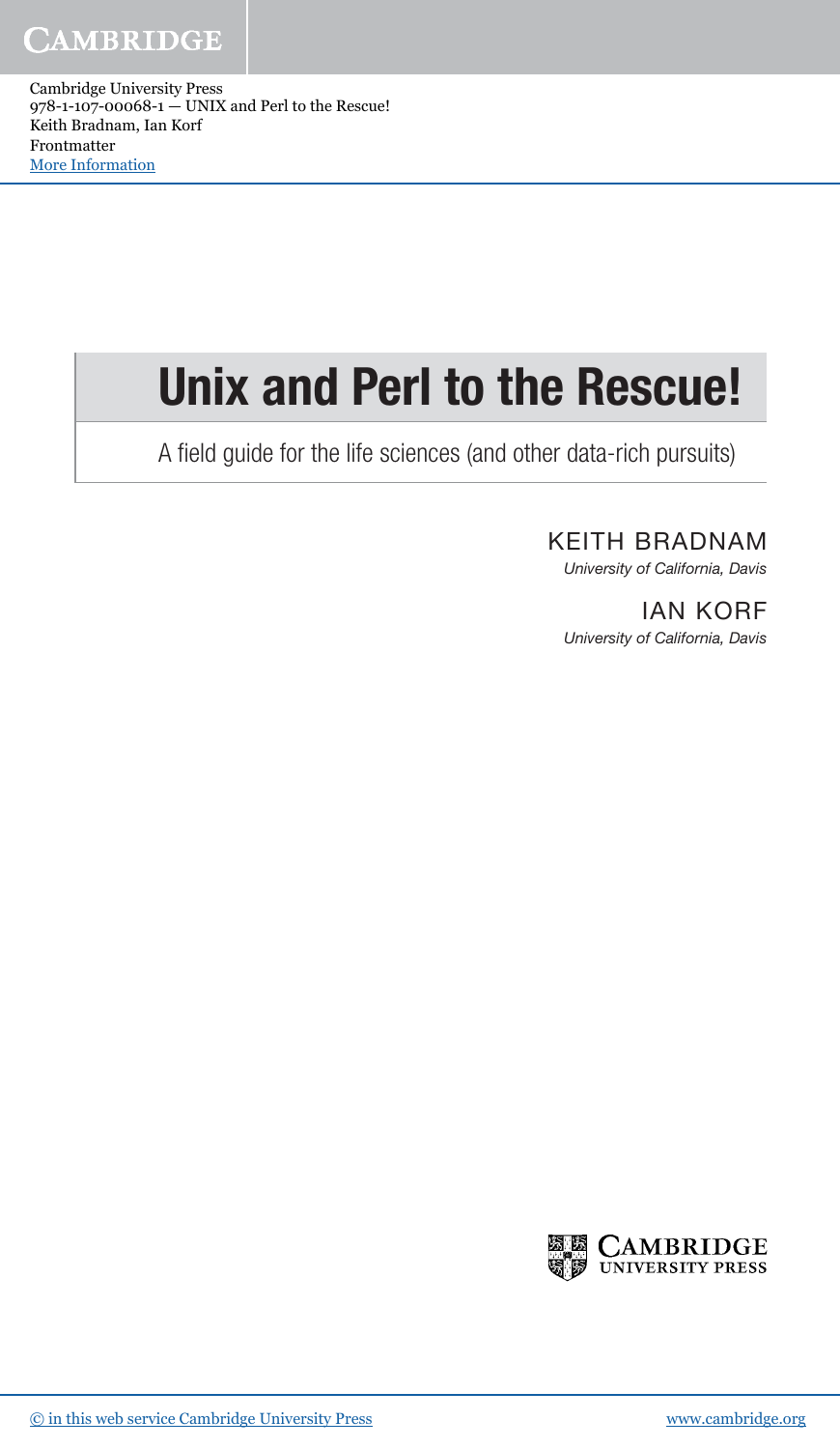Cambridge University Press 978-1-107-00068-1 — UNIX and Perl to the Rescue! Keith Bradnam, Ian Korf Frontmatter [More Information](www.cambridge.org/9781107000681)

#### **CAMBRIDGE UNIVERSITY PRESS**

University Printing House, Cambridge CB2 8BS, United Kingdom

One Liberty Plaza, 20th Floor, New York, NY 10006, USA

477 Williamstown Road, Port Melbourne, VIC 3207, Australia

314-321, 3rd Floor, Plot 3, Splendor Forum, Jasola District Centre, New Delhi - 110025, India

103 Penang Road, #05-06/07, Visioncrest Commercial, Singapore 238467

Cambridge University Press is part of the University of Cambridge.

It furthers the University's mission by disseminating knowledge in the pursuit of education, learning and research at the highest international levels of excellence.

www.cambridge.org Information on this title: www.cambridge.org/9781107000681

© Keith Bradnam and Ian Korf 2012

This publication is in copyright. Subject to statutory exception and to the provisions of relevant collective licensing agreements, no reproduction of any part may take place without the written permission of Cambridge University Press.

First published 2012 Reprinted 2014

*A catalogue record for this publication is available from the British Library*

*Library of Congress Cataloging in Publication data*

Bradnam, Keith. UNIX and Perl to the rescue! : a field guide for the life sciences (and other data-rich pursuits) / Keith Bradnam, Ian Korf. p. cm. Includes bibliographical references and index. ISBN 978-1-107-00068-1 (hardback) – ISBN 978-0-521-16982-0 (paperback) 1. Science – Data processing. 2. UNIX (Computer file) 3. Perl (Computer program language) I. Korf, Ian. II. Title. Q183.9.B73 2012 005.4´32–dc23 2011047927

ISBN 978-1-107-00068-1 Hardback ISBN 978-0-521-16982-0 Paperback

Cambridge University Press has no responsibility for the persistence or accuracy of URLs for external or third-party internet websites referred to in this publication, and does not guarantee that any content on such websites is, or will remain, accurate or appropriate.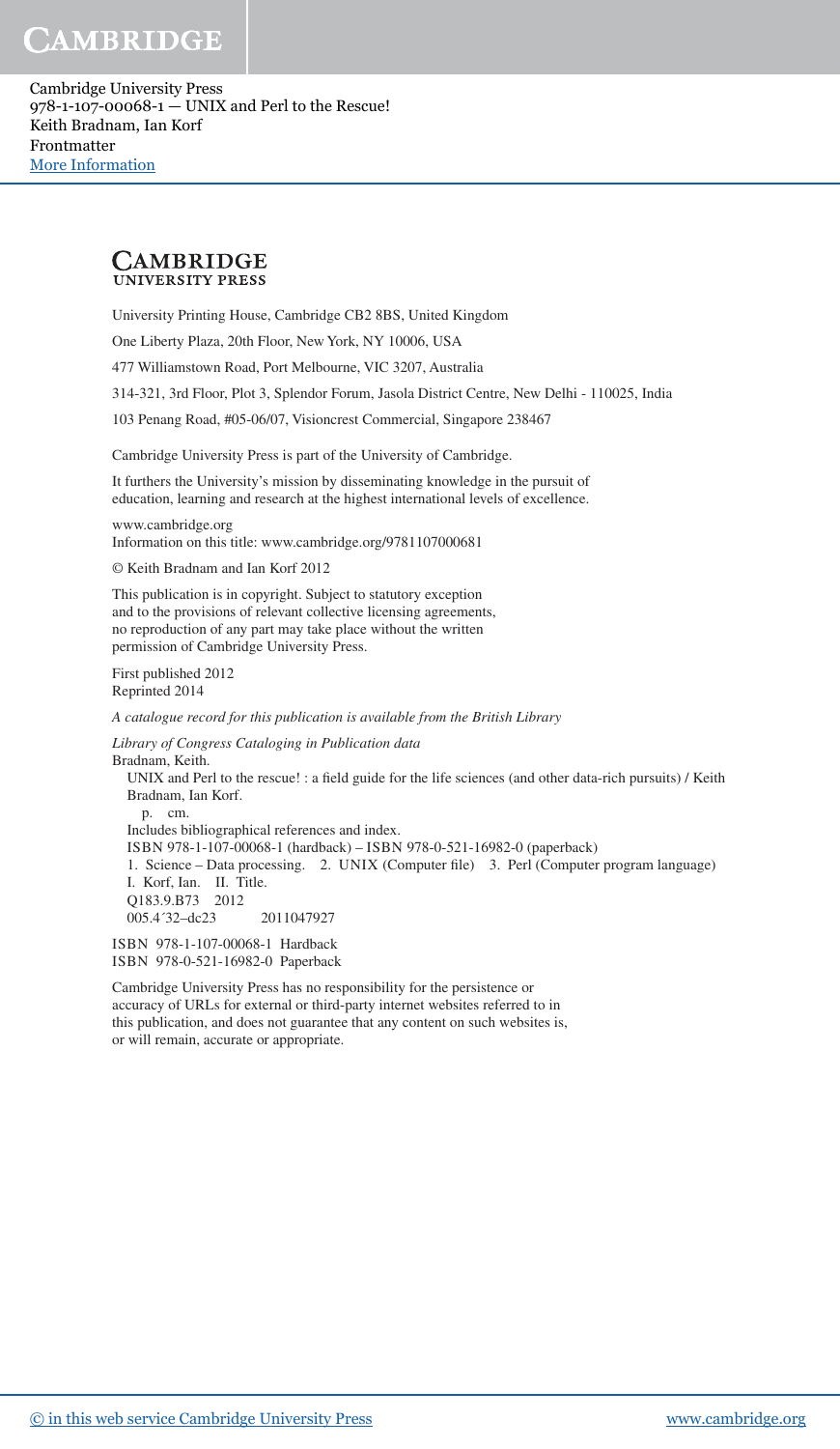Cambridge University Press 978-1-107-00068-1 — UNIX and Perl to the Rescue! Keith Bradnam, Ian Korf Frontmatter [More Information](www.cambridge.org/9781107000681)

## **Contents**

| Part 1 Introduction and background                     | page 1 |
|--------------------------------------------------------|--------|
| 1.1 Introduction                                       | 3      |
| 1.2 How to use this book                               | 6      |
| Part 2 Installing Unix and Perl                        | 9      |
| 2.1 What do I need in order to learn Unix and Perl?    | 11     |
| 2.2 Installing Linux on a PC                           | 13     |
| 2.3 Installing a code editor                           | 15     |
| <b>Part 3</b> Essential Unix                           | 17     |
| 3.1 Introduction to Unix                               | 19     |
| 3.2 The Unix terminal                                  | 20     |
| 3.3 The Unix command prompt                            | 22     |
| 3.4 Your first Unix command                            | 24     |
| 3.5 The hierarchy of a Unix filesystem                 | 26     |
| 3.6 Finding out where you are in the filesystem        | 28     |
| 3.7 How to navigate a Unix filesystem                  | 29     |
| 3.8 Absolute and relative paths                        | 32     |
| 3.9 Working with your home directory                   | 34     |
| 3.10 The Unix shell                                    | 36     |
| <b>3.11</b> Environment variables                      | 38     |
| 3.12 Introduction to command-line options              | 40     |
| 3.13 Man pages                                         | 44     |
| 3.14 Working with directories                          | 47     |
| 3.15 The importance of saving keystrokes               | 50     |
| 3.16 Moving and renaming files                         | 55     |
| 3.17 Moving and renaming directories                   | 59     |
| <b>3.18</b> How to remove files                        | 61     |
| 3.19 How to copy files and directories                 | 63     |
| 3.20 Working with text files                           | 68     |
| 3.21 Introduction to aliases                           | 71     |
| 3.22 Editing text files                                | 76     |
| 3.23 Automating Unix commands                          | 80     |
| 3.24 How to hide files and find hidden files           | 83     |
| 3.25 Creating a configuration file                     | 86     |
| 3.26 Programming with Unix                             | 91     |
| 3.27 Unix file permissions                             | 93     |
| 3.28 How to specify which directories contain programs | 96     |
| 3.29 Creating useful shell scripts                     | 100    |
| 3.30 Unix summary                                      | 103    |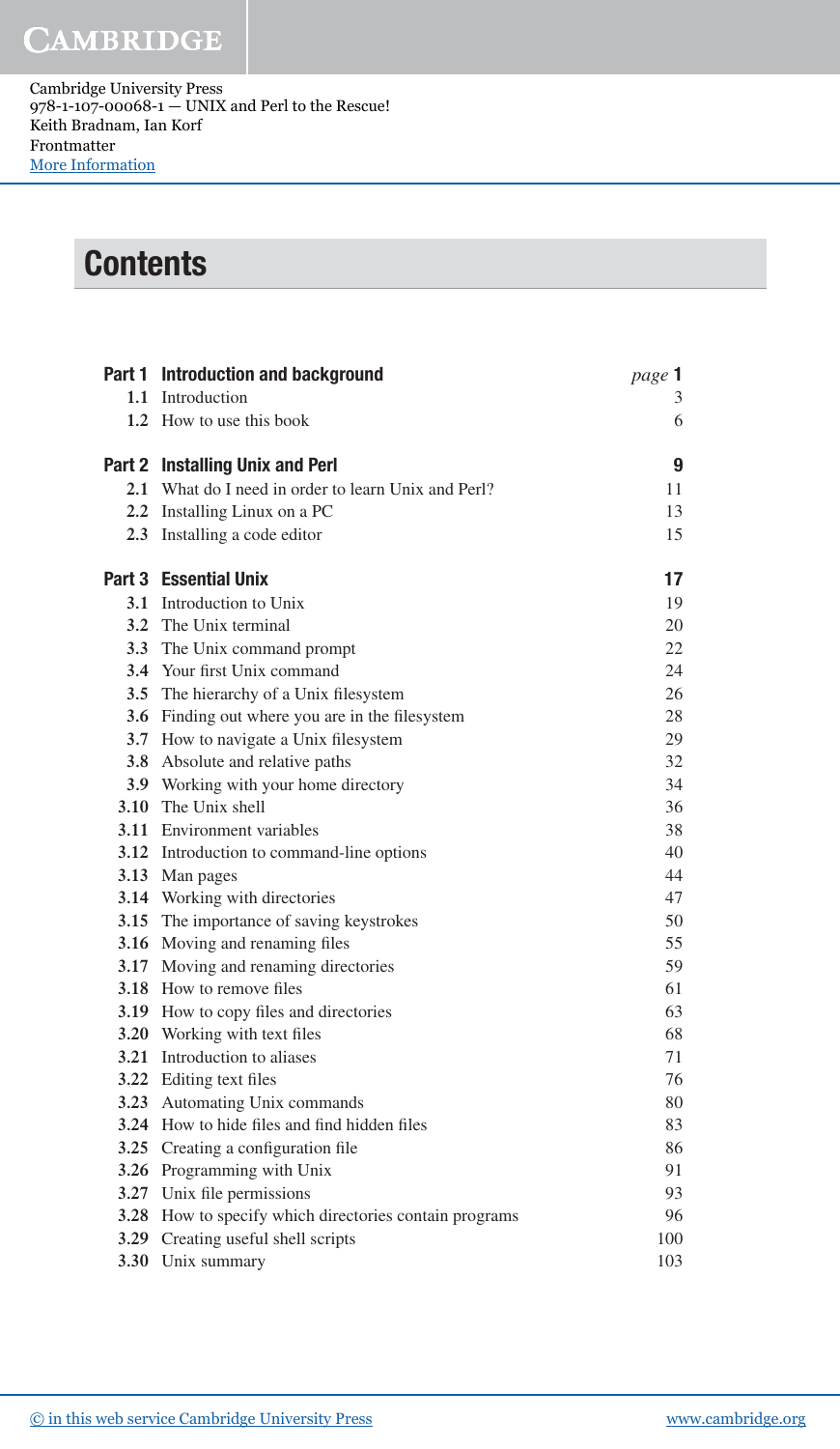Cambridge University Press 978-1-107-00068-1 — UNIX and Perl to the Rescue! Keith Bradnam, Ian Korf Frontmatter [More Information](www.cambridge.org/9781107000681)

#### vi Contents

|     | <b>Part 4 Essential Perl</b>               | 105 |
|-----|--------------------------------------------|-----|
|     | 4.1 Hello world                            | 107 |
|     | 4.2 Scalar variables                       | 110 |
|     | 4.3 Use warnings                           | 114 |
|     | 4.4 Maths and functions                    | 117 |
|     | 4.5 Perl vs. perl                          | 123 |
|     | 4.6 Conditional statements                 | 125 |
|     | 4.7 Use strict                             | 132 |
|     | 4.8 Stopping programs                      | 138 |
|     | 4.9 Working with strings                   | 141 |
|     | 4.10 Dealing with special characters       | 147 |
|     | 4.11 Matching operators                    | 149 |
|     | 4.12 The transliteration operator          | 156 |
|     | 4.13 List context                          | 160 |
|     | 4.14 Introduction to Arrays                | 163 |
|     | 4.15 Array manipulation                    | 169 |
|     | 4.16 The @ARGV array                       | 176 |
|     | 4.17 Defined and undefined variables       | 180 |
|     | 4.18 Sorting                               | 183 |
|     | 4.19 Introduction to loops                 | 187 |
|     | 4.20 More loops                            | 192 |
|     | 4.21 Loop control                          | 197 |
|     | 4.22 Data input and output                 | 202 |
|     | 4.23 Reading and writing files             | 207 |
|     | 4.24 Introduction to hashes                | 214 |
|     | 4.25 Working with hashes                   | 220 |
|     | 4.26 Introduction to regular expressions   | 225 |
|     | 4.27 Regular expression metacharacters     | 227 |
|     | 4.28 Working with regular expressions      | 235 |
|     | 4.29 Interacting with other programs       | 241 |
|     | 4.30 Using functions and subroutines       | 246 |
|     | 4.31 Returning data from a subroutine      | 251 |
|     | 4.32 Part 4 summary                        | 255 |
|     | Part 5 Advanced Unix                       | 257 |
| 5.1 | Introduction to advanced Unix              | 259 |
|     | 5.2 Introduction to process control        | 263 |
|     | 5.3 The grep command                       | 269 |
|     | 5.4 Viewing and controlling program output | 274 |
|     | 5.5 Redirecting input and output           | 276 |
| 5.6 | Standard error                             | 282 |
|     | 5.7 Connecting commands with pipelines     | 285 |
|     | 5.8 Advanced text manipulation             | 289 |